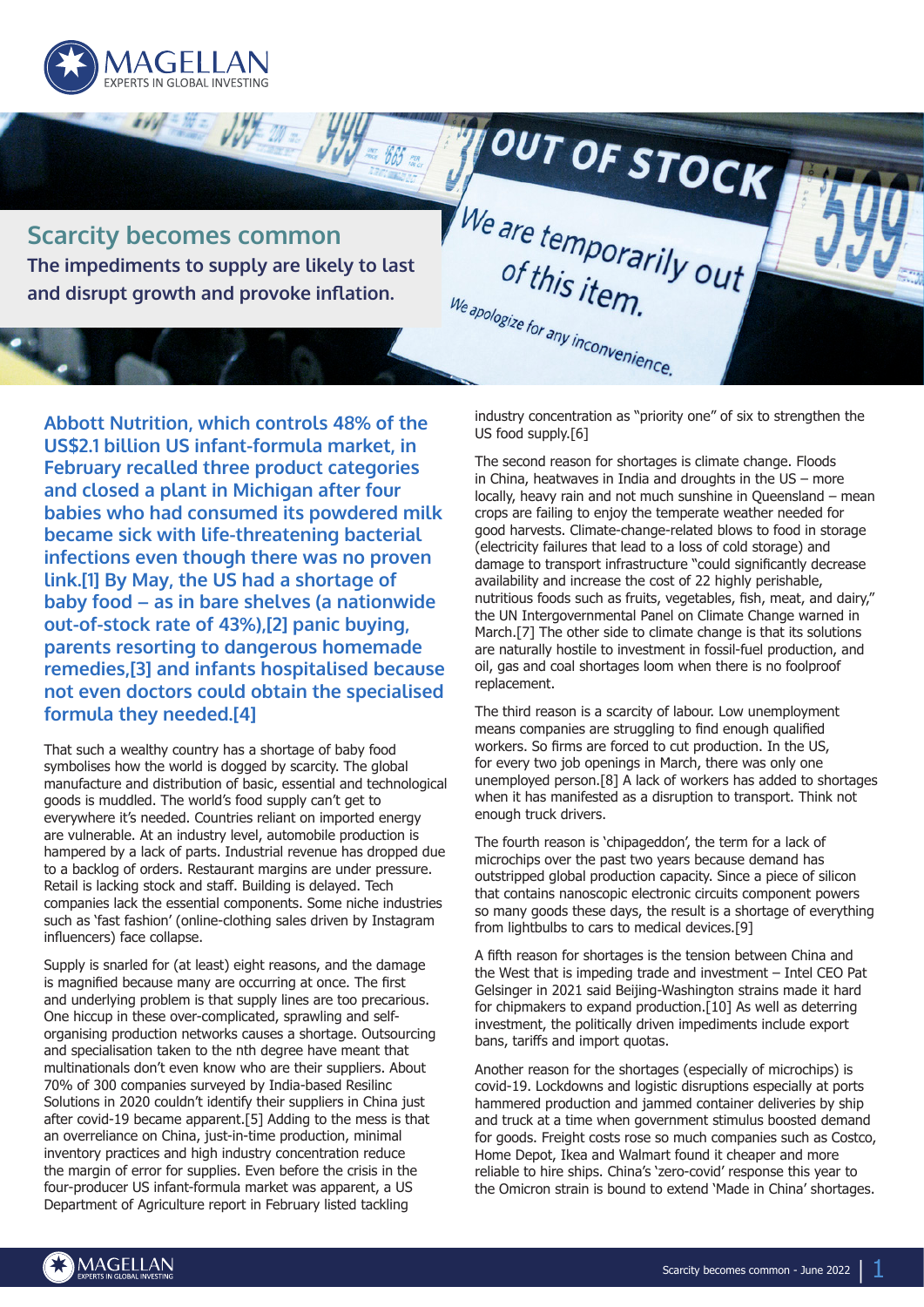<sup>cemporarily</sup> out of this item

The seventh reason is Russia's attack on Ukraine, two countries that account for 12.4% of calories traded, much of it to poor countries.[11] Western sanctions to punish Moscow are denying European businesses the Russian oil and gas they need to operate. Blackouts are possible, as are factory closures.[12] The sanctions are blocking the export of the fertiliser that helps farmers worldwide maximise crop output. In Ukraine, the fighting, Russian plundering and sabotage of rural production and Moscow's siege of Black Sea ports are blocking the export of grain staples.[13] Many warn of a global famine. The head of the UN's World Food Programme in May cautioned that hundreds of millions of people are "marching to starvation" in what could rank among the worst humanitarian disasters since World War II.

The last reason given here for the shortages is fear of shortages. The panic-driven hoarding that emptied supermarkets of basic goods at the start of the covid-19 pandemic is reappearing in other forms. The US-based International Food Policy Research Institute said by early April at least 16 countries had banned export amounting to 17% of traded calories to stockpile local supplies. The list includes India outlawing wheat exports and Malaysia forbidding poultry trade at a time when 80% of the world lives in countries that are net importers of food.[14]

The shortages behind delays, waste, forgone production and lost sales come with notable macroeconomic and political consequences. Economic growth will be lower than otherwise and inflation higher because scarcity makes prices much more sensitive to demand. Even if demand is steady, interruptions to the supply of goods result in the 'supply-side' inflation that central banks can do little to subdue. At the same time, high demand for labour leads to wages-price spirals that enshrine inflation, though at least central banks can calm an overheated labour market with rate increases. But the combination of reduced demand to subdue wages inflation, forgone production from supply shortages and hard-to-suppress supply-side inflation is stagflation.

The political consequences of shortages and inflation are the protests directed at authorities that litter history, most prominently when hunger is driving the anger. Sri Lanka's deadly political turmoil and economic collapse is the latest example; all the more tragic because a government decision in 2021 to ban fertilisers and pesticides created a famine.[15]

In a world of shortages, how can businesses and policymakers help? Governments are pondering sending in navies to get produce through the Black Sea. So far, too risky. More mundane decisions include that officials can reduce the amount of grain used in biofuels to help the world can feed itself. [16] Policymakers could prioritise fomenting another 'Green Revolution' by encouraging the adoption of 'agritech' to boost crop yields.[17] Business options include proper mapping of their suppliers, 'reshoring' and diversifying sources. Firms can use shorter shipping routes, undertake more frequent stock updates, pre-order and manage inventory levels more prudently. Truth is there are no quick solutions. The age of scarcity will pass but not for a while and not before it has shaken the world.

To be sure, the 'everything shortage' is an exaggeration. Many would say that capitalism responded brilliantly to a surge in demand for medical and durable goods during the pandemic. [18] Policymakers are exaggerating the inflationary effects of shortages to shift blame from the excess demand they created with their fiscal and monetary stimulus during the pandemic. The worst appears over for shipping disruptions – peak dislocation seems to have been late last year. Same too for chip production,

according to car makers,[19] while US retailers are complaining of too much inventory. But that's due to a drop in demand. Governments are taking action. Washington in June used emergency powers to solve a logjam of imports of modules and components for the solar-power industry.[20] But businesses immediately said this action would impede their efforts to boost domestic production.[21]

Whatever the best way to ensure the US advances solar power, governments have the lesser role in solving today's shortages because their conventional economic tools are of little use. By and large, scarcity is a problem that business needs to solve. Babies depend on it.

## **ORGANIC FAILURE**

 $\overline{a}$ 

In 2019, Sri Lankan President Gotabaya Rajapaksa unveiled "Vistas of prosperity and splendour," his vision for the island nation that had long been self-sufficient in food. Among many goals was one to "promote and popularise organic agriculture during the next 10 years".[22] In April 2021, Rajapaksa embarked on the world's greatest organic farming experiment when he suddenly banned the importation of chemical fertiliser and pesticides and ordered farmers to go organic without any help from imported organic fertiliser.[23]

The results are tragic. Within six months, Sri Lankan rice production plunged 20% and rice prices soared 50%. The government was forced to import rice and ease the ban on chemicals.[24] But coupled with the pandemic's blow to tourism, the loss of tea exports to Russia and rising oil import prices, the U-turn wasn't enough. Sri Lanka has collapsed economically and politically. (Rajapaksa was ousted in May.)

To some extent, Rajapaksa's shift to organic farming was a reversal of the great advances in farming in the 1960s when emerging countries adopted modern techniques.[25] Led by US scientist Norman Borlaug who won the Nobel Prize for Peace in 1970 for sparking the Green Revolution, crop yields surged, often doubled, across developing countries, especially the Indian subcontinent, thanks to the introduction of "higher-yielding shortstrawed, disease-resistant wheat" that demanded the use of fertilisers and pesticides.[26]

Organic farming produces up to 50% less food per hectare than conventional farming because it requires farmers to rotate soil out of production for pasture, fallow or cover crops.[27] Amid warnings of a global famine due to a fertiliser shortage and adverse weather, the world needs another technologically driven Green Revolution.

Adversity spurs innovation.[28] If babies and others are in want, watch for technological advances in farming to ensure the world can feed itself again.

## **By Michael Collins, Investment Specialist**